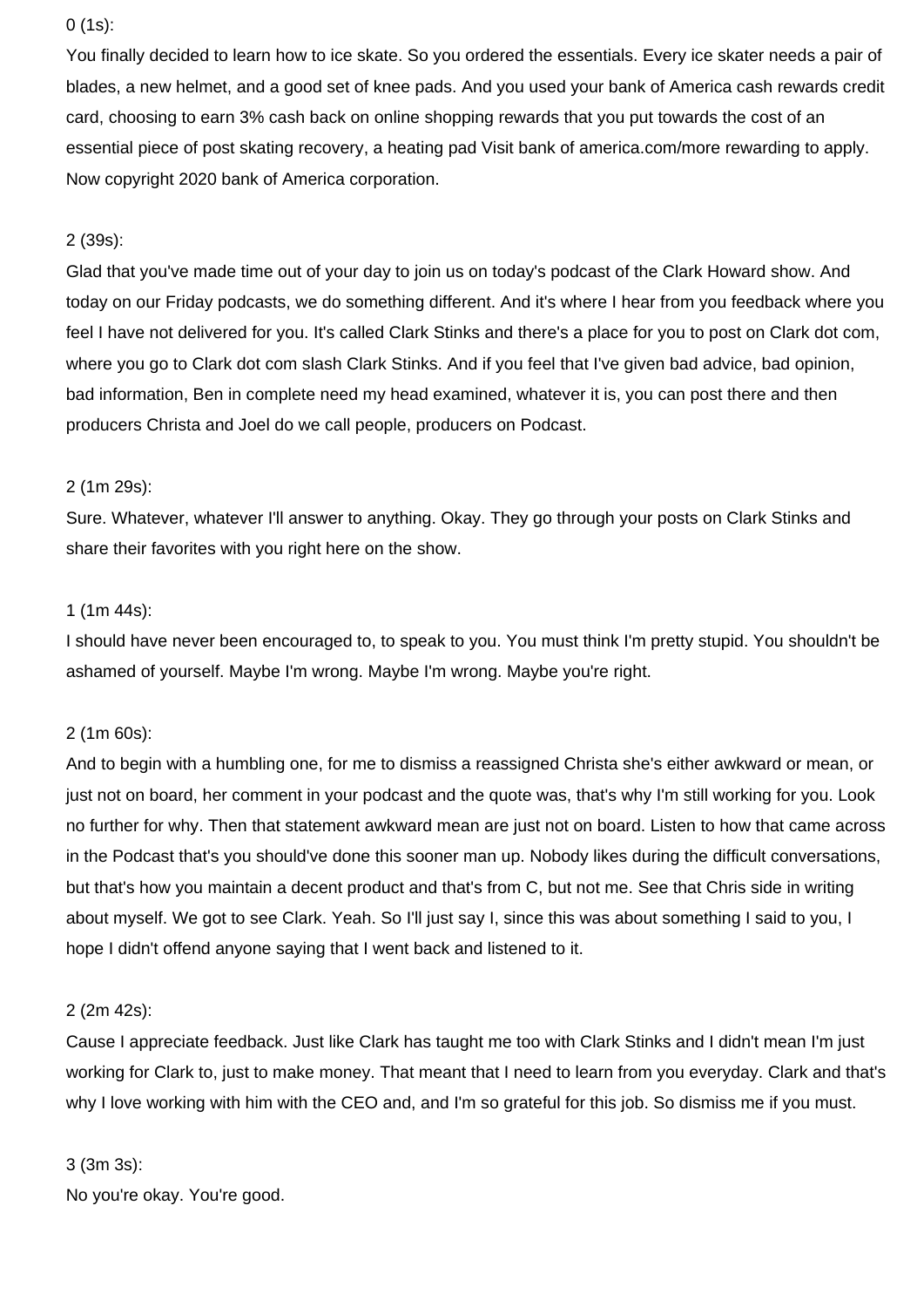### 4 (3m 7s):

Let me get to the next one. Clark please. Clark I know the expression bag. Your job can be found on Google, but it sounds just so out of place. Why not? Why don't you just say quit your job like 99% of other people say Save the bagging for groceries on a positive note. I am happy that you don't say surf the web as much as you used to Thomas.

#### 3 (3m 29s):

Well, I never thought about that. That's not a common expression to say bag. Do your job.

#### 4 (3m 35s):

I think that's the Clark expression or Clark the sling. Yeah.

#### 3 (3m 38s):

Okay. All right. Well, you see, I am wearing a grocery shirt today

#### 2 (3m 43s):

And you took off your water burger, sweat shirt, and now you have on your little t-shirt

### 3 (3m 49s):

And I'm trying to remember. I don't remember who gave me the little t-shirt neither of you did, did you did. Thanks for it. You know, I'm just kidding. I didn't huh? I love having it. Okay.

### 2 (4m 2s):

Edward says, thanks for all your help these years. One thing that bothers me though, and speaking of stuff you wear is your reasoning for wearing a Kirkland branded shirt around town. Don't you think Costco has enough advertising in place to handle their business? After all Costco is a multi-billion dollar multinational corporation, enough of my brand is better than you are.

#### 3 (4m 24s):

I'm love Kirkland signature. So here's the thing. Here's my obsession with Kirkland signature Costco, because everything they do is about their employees in the member that Costco sets out with every item that wears the Kirkland signature label to make something that is either identical and you know, made by the same company is makes the brand name or superior to the brand name, but at a cheaper price in either case. And I think they are been so forthright about that. Sweat Kirkland signature is about that. I am proud to wear a Kirkland signature sweatshirt.

#### 3 (5m 7s):

I was so excited when I got it, which means I need a life donut. I mean, here I am excited about my Whataburger sweatshirt, my Kirkland signature sweatshirt, and my Leedle t-shirt. I'm like a walking billboard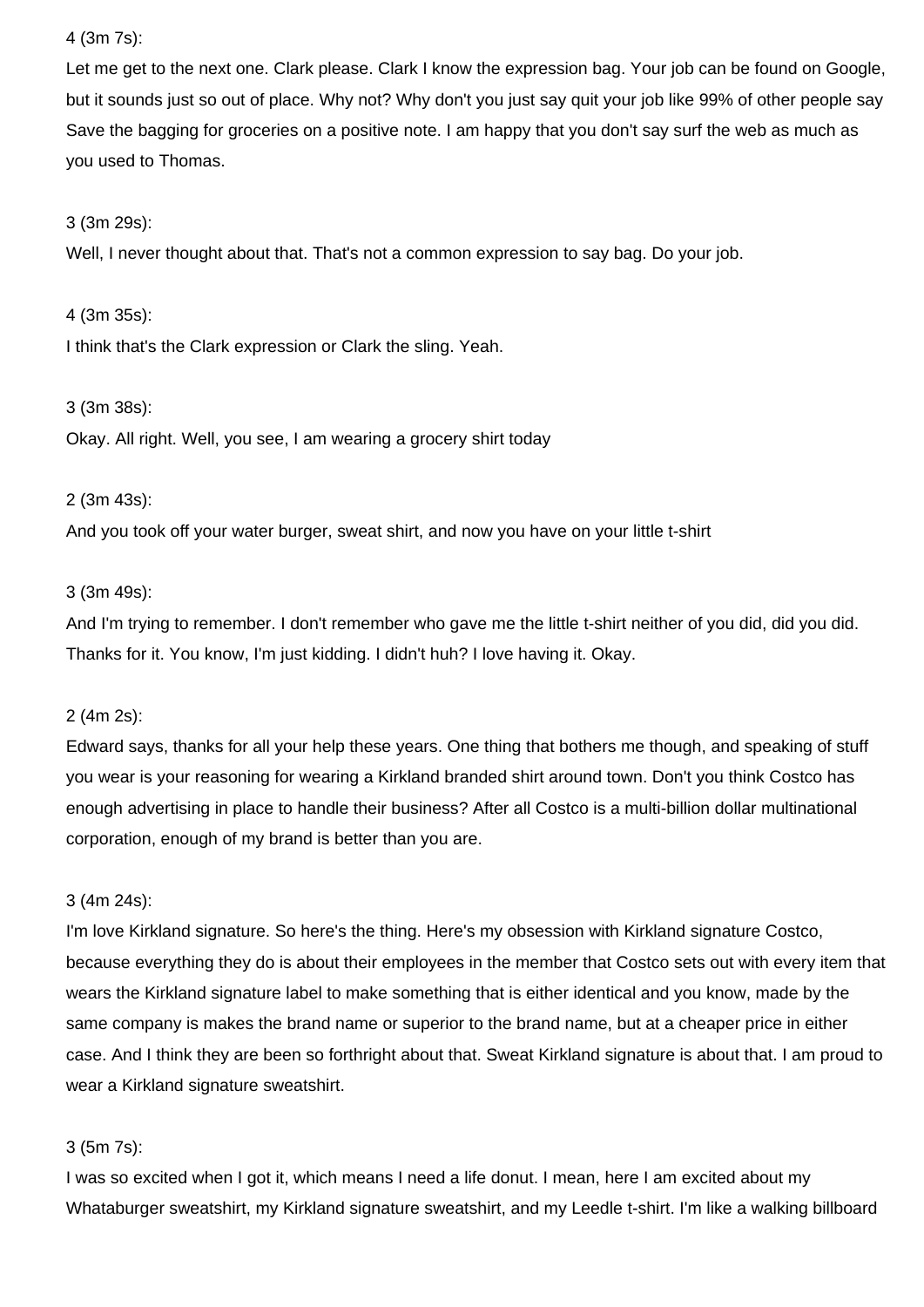RNA. My kids said that if I ever had in my car wrapped with advertising for one of my favorite companies, that they would never get in the car with me.

### 2 (5m 36s):

I love how you'd always say to someone would ask you what clubs do you belong to?

### 3 (5m 42s):

That's my private club.

### 4 (5m 44s):

All right, this next one that comes from Josh. He says, you're doing your audience, a huge disservice by talking about Bitcoin or any cryptocurrency because you clearly don't understand the market and how it works. I understand it's not the same as the typical world in which you made your money, but your comments about Bitcoin on your January 14th Podcast episode were not accurate. You should either educate yourself more on the topic or just stay out of making comments on it all together.

### 3 (6m 11s):

Thank you for your post on it. And at any time, all through the years, since Bitcoin went into existence, I have upset the Bitcoin enthusiastic. And the reason that you hear me talk with such negativity about Bitcoin and other cryptocurrencies is the idea of having ledger based transactions is really a good idea. It reduces costs to move money around the world and it's a more efficient way to do it. But the problem with where we are today with Bitcoin and at San Mateo matters is they have not proven to be a stable value substitute for money, the enormous movements up and down hour by hour, day by day, create a situation where you don't know what store of value you have in your possession.

### 3 (7m 11s):

And you say, I don't understand the underlying purpose behind Bitcoin or cryptocurrency, please post again and give them more thorough explanation. Why you feel what you feel. I don't understand about it. And maybe there is an angle that I've missed. Christa

### 2 (7m 32s):

Couple about this. Clark it says Clark please say our new vice president's first name correctly. It's pronounced Camila, not Kamala. Thank you for everything you do.

### 3 (7m 45s):

Why don't I just say vice president Harris that because, you know, I mean, it's been a joke all through the years, how bad I am at pronunciations and how bad I am at using proper grammar. And it's, you know, I grew up in a state that at the time was very poor and education levels were not the best. And please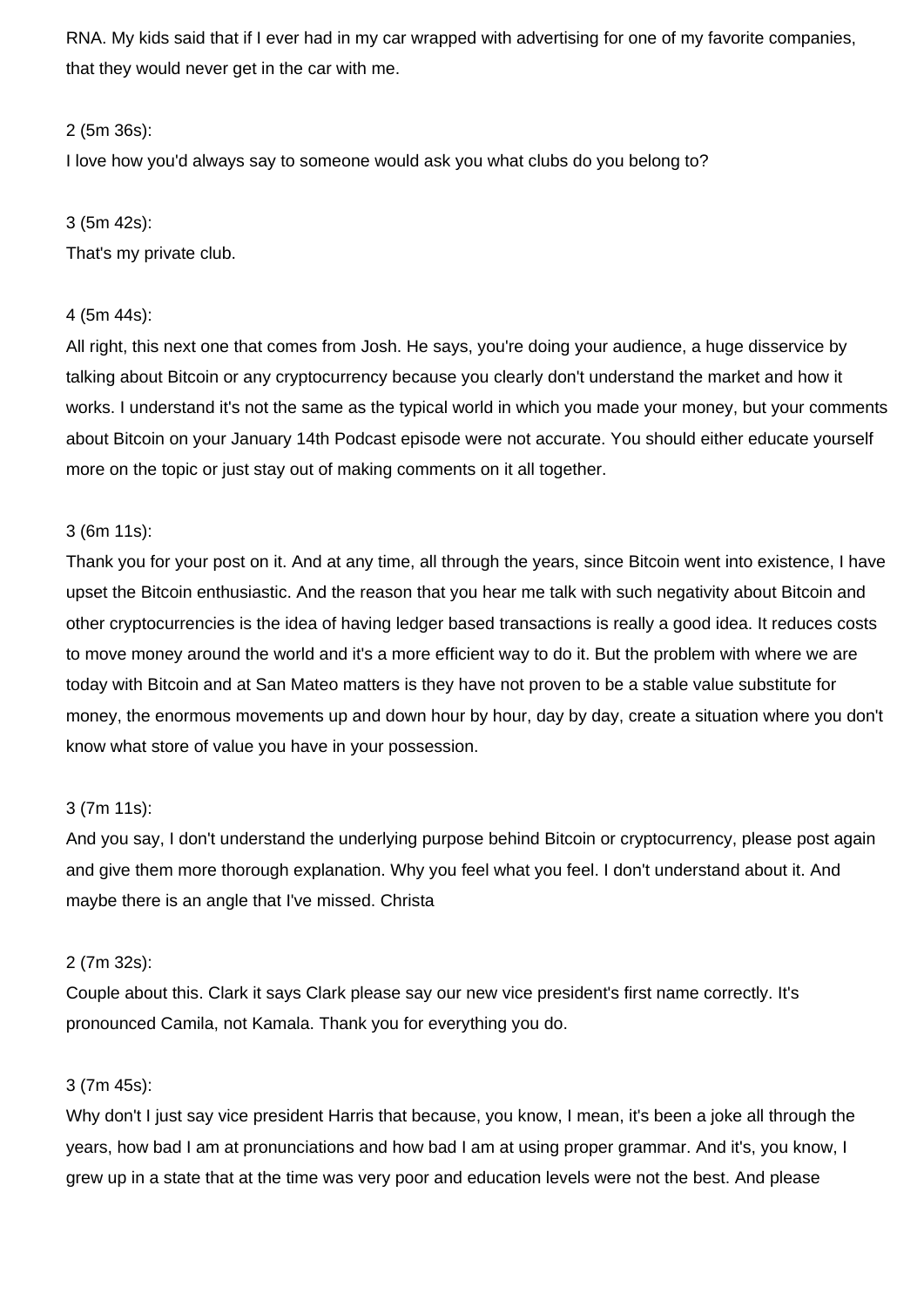# 2 (8m 9s): Give a good education. What are you talking about?

3 (8m 13s): Joel

# 4 (8m 14s):

All right. In your last Clark Stinks you said that the moment you got that second COVID shot. If you go back out in the stores. No, no, no. It takes a while for full immunity to develop after the second vaccination, perhaps for weeks. So check with medical professionals to find out exactly when it's safe to venture out. Also don't forget that you'll still need to wear a mask social distance as much as possible and wash your hands. Even though you're probably immune to serious COVID illness, it's possible that you could still carry enough fires to pass it on to other people. Rick, Rick,

# 3 (8m 43s):

Thank you. And Rick, you are right that I don't have my Superman Cape on the day. I have my second vaccine that at a minimum 14 days to have a significant effectiveness in place from the second vaccine. And I just got ahead of myself with my enthusiasm about being vaccinated. And I do understand that in order to protect others, since we don't know yet, if people who've had to vaccines will still be able to pass the virus on to others, I will do exactly what you said.

### 3 (9m 24s):

I will wear a mask. I will wear my shield. I, you should see me. I wear them in combination. And it's really weird when I'm out and about. I don't even speak and people still recognize me, even though I have this mask and shield on. So I must have a certain way. I walk and like a whole thing that, that people can still spot me, even with all the protective gear on and keeping the distance from people I will continue to do. So after I received the second vaccine and I was going to two weeks out from the second vaccine, I was going to go visit our daughter in California.

# 3 (10m 9s):

And then when I was at the final page to book the Southwest ticket, it said there were special rules in place in California. And I clicked on them. And when you land, you have to go into quarantine for 10 days. So I was only going to go for three. I would have been minus seven on being able to see her. So I did not proceed to check out and buy the ticket.

# 2 (10m 39s):

Clark I love listening to you, but I wish I could listen to your podcasts on my favorite platform. Pandora, is this something you'll be adding in the future and that's from Brandy.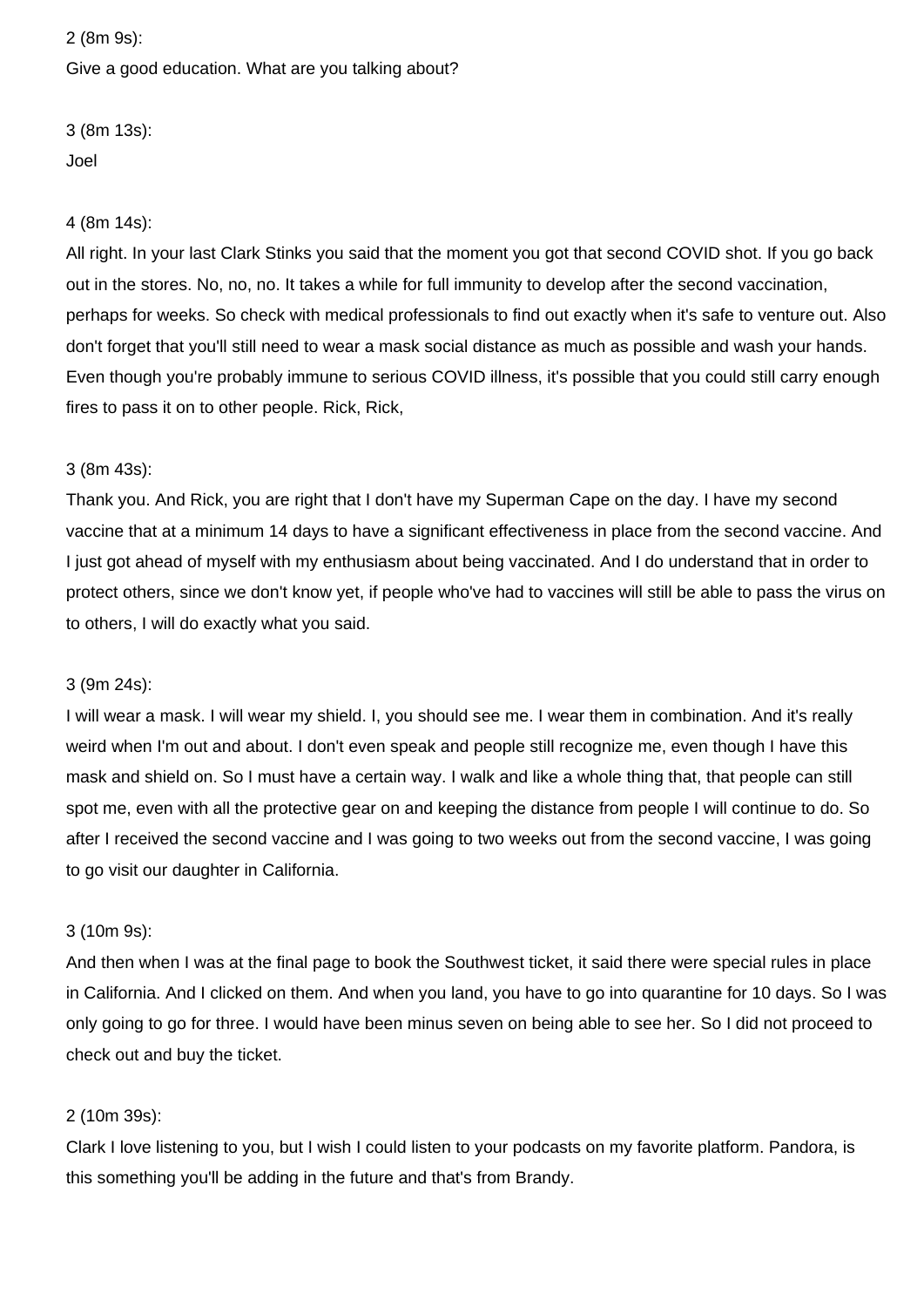### 3 (10m 50s):

So the, the first of all, how's that a Clark Stinks

### 2 (10m 53s):

Well, it's just, I guess it's maybe a question too, but I'll say this, I read this, I contacted our Podcast provider and that should be up and running very soon.

### 3 (11m 2s):

Now I see that service that is real service. So we're going to have Pandora before, you know it. Joel

### 4 (11m 11s):

All right. Clark this one starts out. I am longing for the past. Obviously I have no issue with the discontinuation of your radio program. I loved it, but that's your decision and the Podcast has consistently been great. And since it's free of charge, how could I complain? Well, I politely complained here. 20 minute podcast links in my opinion are way too short. What can you really tackle in that length of time to topics in one color or question? I find the new format length. Very unfortunate. I feel like I blink. And then you're done. Please reconsider at the minimum a half hour. Podcast your past radio shows were truncated two around the 30 minute Mark for your podcast listeners. You wouldn't want to deprive them of 10 more minutes of your eloquent voice daily.

4 (11m 52s):

Would you Greg,

### 3 (11m 55s):

Thank you for that. Our typical Podcast has been about 24 minutes, I think. Is that about right? Yeah, I'd say right in that, right in that area. And so it's possible occasionally there would be one that tends more towards 20 others will be closer to 30 as to the shorter length. A lot of people who've listened to podcasts like them have a length around 20 to 25 minutes. And so we're trying to hit The where people really want this content to be. But for people who were long-time loyal us radio listeners who were used to a format, that was, it was actually 33 minutes long.

### 3 (12m 40s):

Ah, you miss that and I really am sorry that we're not giving you as many minutes as you had been used to. So I hope that we pack as much punches we can in 24 minutes that you will still feel satisfied with that content. The best is when you always want more and you tune in to the next day's podcast. And by the way, when you want more information, you want a more deep dive on stuff we've talked about on the podcast, go to Clark dot com and for deals, check out Clark deals.com.

0 (13m 19s):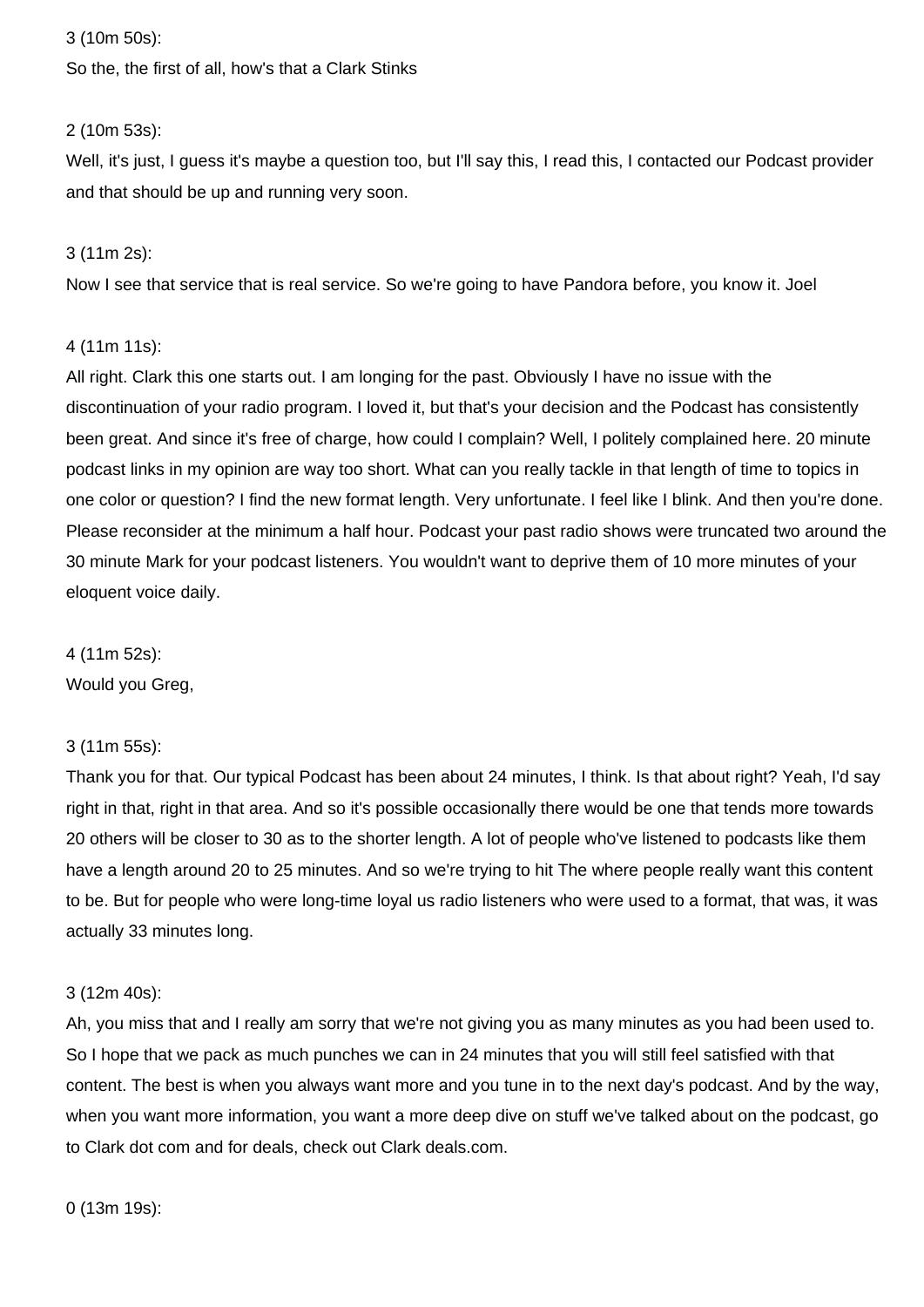You decided to upgrade your outdoor deck. So you ordered the essentials, a power washer, a set of patio chairs and a shiny new grill. And you used your bank of America cash rewards credit card, choosing to earn 3% cash back on online shopping or up to 5.2, 5% as a preferred rewards member, which you put toward the cost of your most essential deck. Addition, a bird feeder apply for yours@bankofamerica.com slash More rewarding copyright 2020 bank of America corporation. You decided to upgrade your outdoor deck. So you ordered the essentials, a power washer, a set of patio chairs and a shiny new grill.

#### 0 (14m 2s):

And you used your bank of America cash rewards credit card, choosing to earn 3% cash back on online shopping or up to 5.2, 5% as a preferred rewards member, which you put towards the cost of your most essential deck. Addition, a bird feeder apply for yours@bankofamerica.com slash More rewarding copyright 2020 bank of America corporation.

#### 3 (14m 27s):

As we continue today, as Podcast, I wanted to tell you, if you just kind of landed here, it's easy to subscribe. If you go to Clark dot com slash podcast, you'll see what's up. And I really appreciate all the nice reviews that we've been getting on our 2021 edition of the podcast. And speaking of 21, I want to tell you about that is giving you a potential opportunity to go in to bonus time. There is something that any employers offer, not all their choice if they do, but it is a great employee benefit in certain situations.

#### 3 (15m 8s):

And that's called FSA. The flexible spending accounts that are FSA is for dependent care. And there are FSA for medical bills, unreimbursed medical costs. And with these allow you to do is pay for child care and certain child centered activities up to a child turning 14. And then if you taking care of an aging parent, some of the care for them could be covered under dependent care. Although usually it's for kids and then the medical, you know, with higher and higher deductibles, we have more and more unreimbursed out-of-pocket. So FSA money allow for that shows you have to pay for those expenses.

#### 3 (15m 55s):

Pre-tax pre-tax, which is huge because a dollar that you have is a dollar that stays with you to pay for the, these expenses, either dependent care and medical. So here's the problem in the money has to be used, or it defaults to your employer. If it's not used in the year that the money was designated for you, various acts involving coronavirus earlier and earlier about the late spring of 20 congressmen and unusual exception that allowed people to terminate their FSA To posits right in the middle of the year.

#### 3 (16m 46s):

And as I recall, that's never happened before. And then in the most recent Corona virus act that passed just before the new year employers now at their option, can eliminate use it or lose it, allowing money for 20 to be used in 21. But it's up to your employer. And many may not even know that they have this ability to do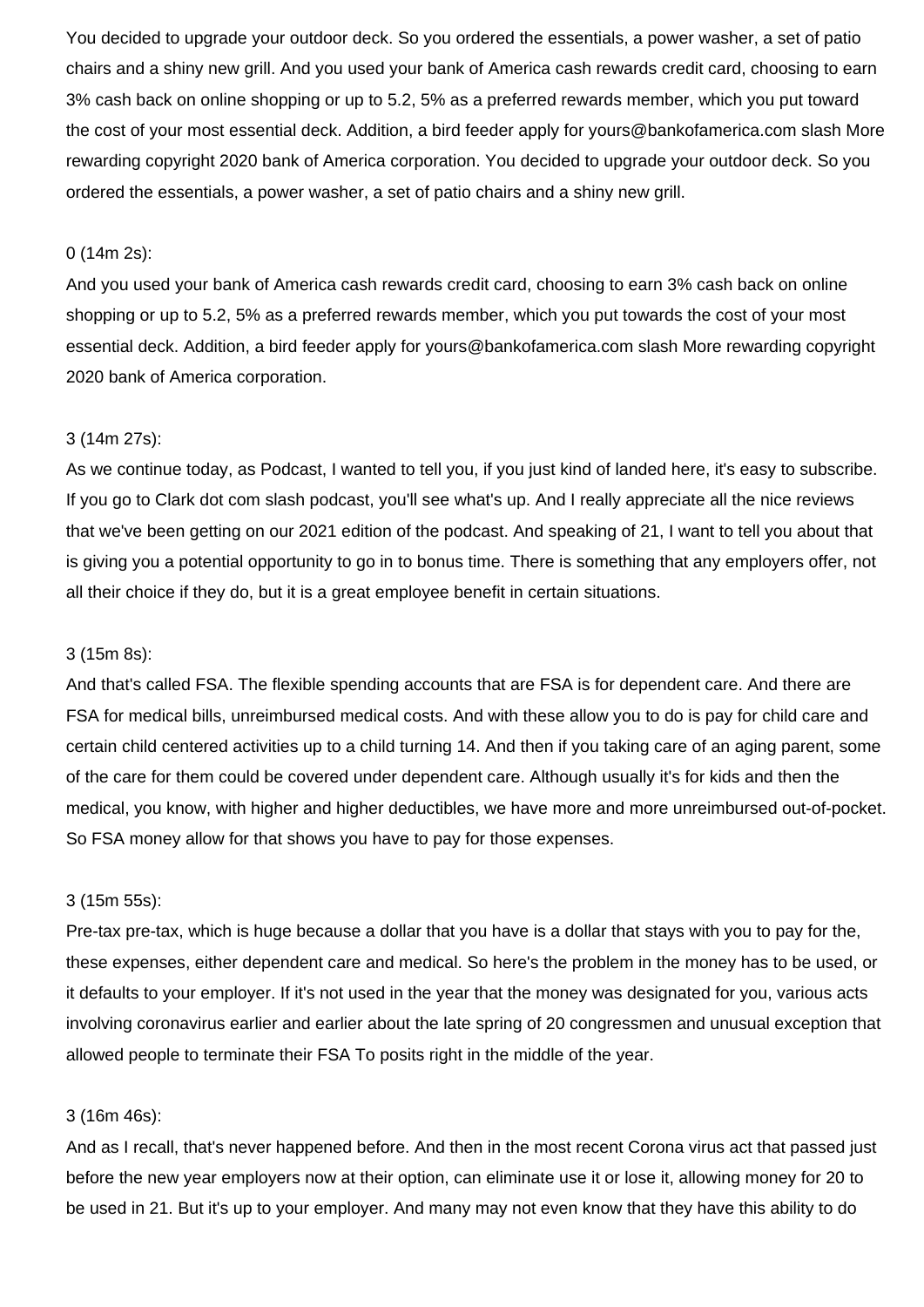this. So you can politely ask your employer and let them know they have to be this ability to change the rules and allow carry over of that unused money from 20 in 21.

### 3 (17m 33s):

So we got to hope that employers overwhelmingly will we'll do this and not just look at it as an opportunity of unjust enrichment for the employer by pocketing these funds that they deducted from employee paychecks. So this is a pretty simple thing for an employer to do and immediately, whatever it is, if you've got money left over and either those 20, 20 FSA days contact, whatever it is, human resources, chief people, people, or whatever, they call it wherever you work and lobby for, or find out if they are going to do this and allow you to use the money this year.

### 3 (18m 23s):

Because what happened in 20 is a lot of people ended up with their kids at home because childcare facilities may have closed or whatever. And so you had no money going to paying those eligible expenses. Medical. A lot of people went on strike about going to the doctor and money they would have spent for medical care never was spent. So there were not things to be reimbursed. There were a number of reasons why the right thing for employers to do is to allow that money to be a full carry forward through 21. Christa is it your turn to ask me a question?

### 2 (19m 4s):

Sure. Clark I've been listening to you for years and I'm surprised that rarely, if ever, do you talk about influential books in your life? Will you share with you being a multiple time author? I was curious to hear what your most gifted recommended book on personal finance would be excluding your own. This is from Richard.

### 3 (19m 24s):

So Richard, this is going to be a stunner on personal finance. I don't recommend specific books because the marketplace has changed so much. I believe that the best information comes from a variety of financial websites and as well as Podcast that they're so specialized now. But in terms of a general one, I mentioned this recently, I love humble dollar.com and it's guides that do a very good job digging in with basic information in different areas of personal finance.

### 3 (20m 6s):

And then the continual columns that are posted there. It's a nonprofit website that lives off donations from its readers and it's, they are just to teach. And so I really, really liked that there are probably hundreds of financial podcast and I'm going to defer to Joel for a sec and Joel has his own financial podcast. And there are many others that I don't know if you call them competitors or colleagues, Joel hit me with some of your favorite podcasts.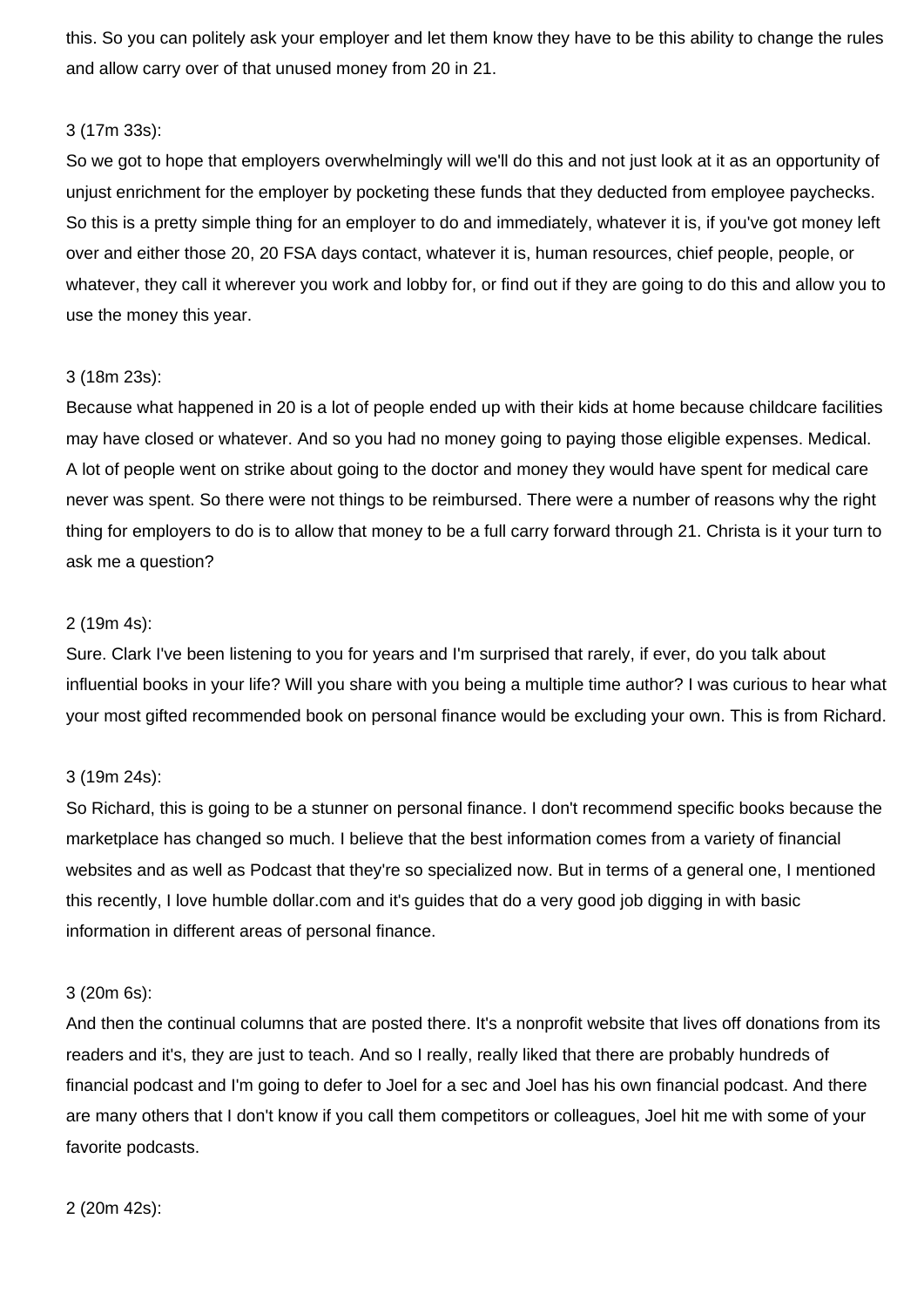Oh, well, they're definitely colleagues. There's so many people out there that it really, it comes down to having just a

### 4 (20m 48s):

Different voice, a diff different way that you want to get information out into the world, but there are some great ones out there. And Clark, you know, I think recently on the show we mentioned our friend, Paula pants Podcast afford anything. She's great. There's a couple of guys you have on the show a while back who host a podcast called choose F I and it's particularly for people who are excited about achieving financial independence early, there are, if you give a few try and look around in the personal finance genre, obviously still one of the best ones out there as this one, though.

#### 3 (21m 20s):

And what about yours? What's yours.

#### 4 (21m 24s):

Mine's called house of money and I put it out with my best buddy. And yeah, we're just both kind of personal finance nerds. Obviously working with you for 14 years has turned me into that. And so when you get that far down the rabbit hole, you kinda wanna help other people figure things out to. And so, yeah, we get to, to do it three times a week, put out, put up some content and we have a good time doing it.

#### 3 (21m 47s):

I also love for people that are investment oriented, specifically, the Motley fool, the Gardner brothers do a great job with their continuous postings. They are really, really nice bright guys, but there are many, many, many sources of financial information. I am not a big book reader I've been through before. And when people have asked me the publications I read every day and every week and every month, and gosh, you just must wonder if you ever have heard me relate all the stuff I read, why my wife would ever want to be with me because I'm the delis human being ever alive in terms of books that I am have always been into reading.

#### 3 (22m 38s):

They are ones about overcoming adversity, people who, who have faced dark times in society or in their lives and how they overcome that. I have read a lot of spiritual and religious books as well, but in terms of general reading, it's not books for me. It's all up to the minute publications. And every Saturday I'm so excited when Barron's drops and that can read that week's Barron's magazine. So if I could be any more dull than that, being an excitement for me every week, I don't think I could be y'all are both laughing.

#### 4 (23m 29s):

I mean, I think we, we love your nerdiness. It's it's it's endearing. Let's get to the next question. Clark you, this one comes from Michael in Colorado. He says, what remedies are available to Petco customers when they learn of Petco's new nonsensical quote unquote easy return policy, simply put, they will not return items